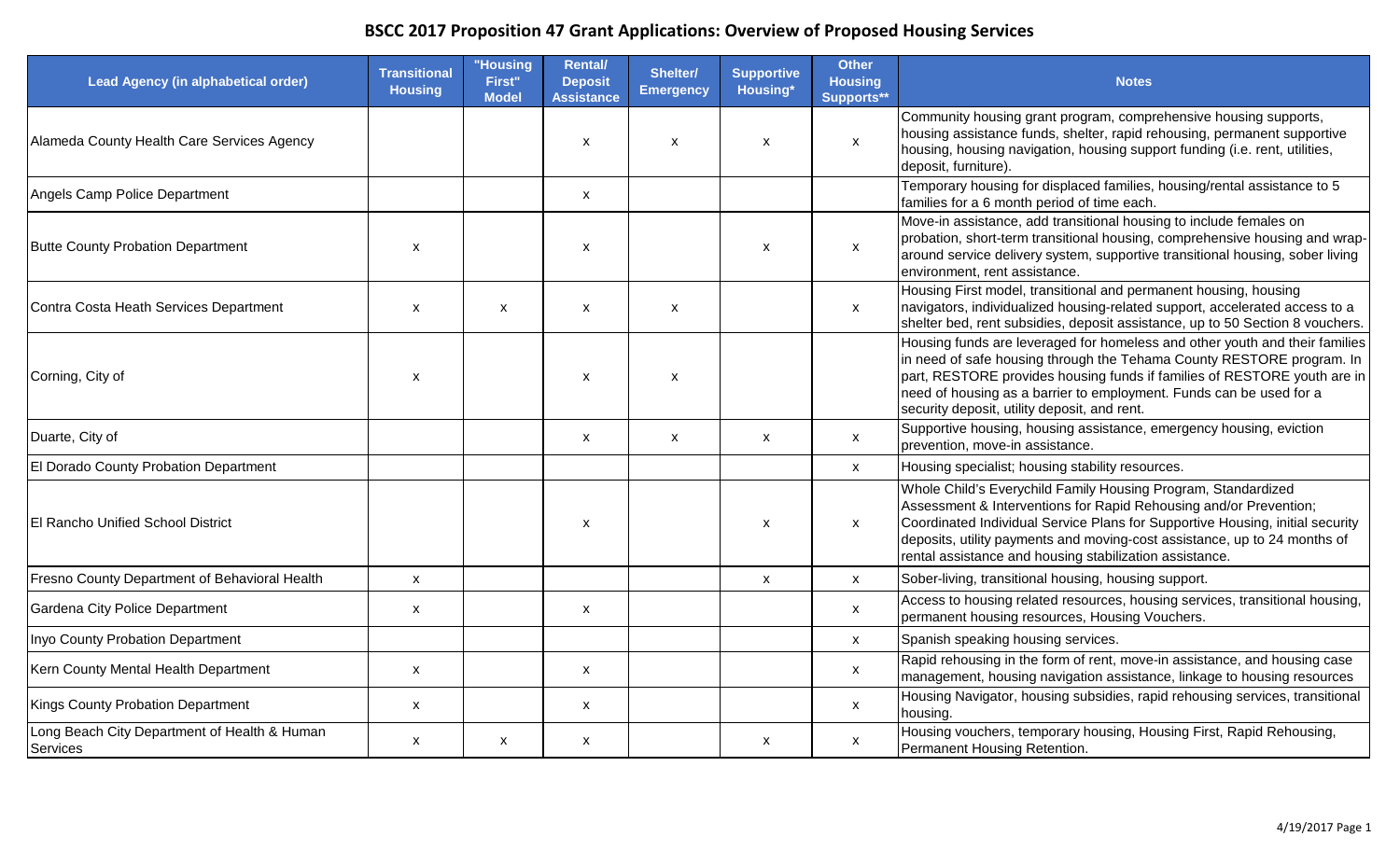| <b>Lead Agency (in alphabetical order)</b>                                             | <b>Transitional</b><br><b>Housing</b> | "Housing<br>First"<br><b>Model</b> | <b>Rental/</b><br><b>Deposit</b><br><b>Assistance</b> | Shelter/<br><b>Emergency</b> | <b>Supportive</b><br>Housing* | <b>Other</b><br><b>Housing</b><br>Supports** | <b>Notes</b>                                                                                                                                                                                                                                                                                                                                                                                                                            |
|----------------------------------------------------------------------------------------|---------------------------------------|------------------------------------|-------------------------------------------------------|------------------------------|-------------------------------|----------------------------------------------|-----------------------------------------------------------------------------------------------------------------------------------------------------------------------------------------------------------------------------------------------------------------------------------------------------------------------------------------------------------------------------------------------------------------------------------------|
| Los Angeles City Attorney's Office                                                     |                                       | X                                  |                                                       | x                            | $\boldsymbol{\mathsf{x}}$     | $\mathsf{x}$                                 | Housing First model, sober living homes, licensed board and care facilities,<br>specialized emergency shelter programs, and residential substance abuse<br>centers, local housing support.                                                                                                                                                                                                                                              |
| Los Angeles Mayor's Office of Reentry                                                  |                                       |                                    |                                                       |                              |                               | $\mathsf{x}$                                 | Leveraging city housing vouchers.                                                                                                                                                                                                                                                                                                                                                                                                       |
| Los Angeles County Dept. of Health Services, Office of<br><b>Diversion and Reentry</b> | $\mathsf{x}$                          |                                    |                                                       |                              | $\boldsymbol{\mathsf{x}}$     | $\mathsf{x}$                                 | Substance Use Recovery Interim Housing.                                                                                                                                                                                                                                                                                                                                                                                                 |
| Marin County Health and Human Services                                                 |                                       | X                                  |                                                       |                              | X                             |                                              | Leveraged housing supports and housing placements, place clients in<br>supportive housing, Housing First model for single women, supportive<br>permanent housing.                                                                                                                                                                                                                                                                       |
| Mariposa County Probation Department                                                   | $\boldsymbol{\mathsf{x}}$             |                                    | $\boldsymbol{\mathsf{x}}$                             | X                            | $\boldsymbol{\mathsf{x}}$     | $\boldsymbol{\mathsf{x}}$                    | Housing supports, Housing Navigation Services, landlord advocacy, master<br>leasing, linkages to financial assistance programs, credit repair, permanent<br>supportive housing, Transitional Housing, emergency housing funds/hotel<br>vouchers.                                                                                                                                                                                        |
| Mendocino County Probation Department                                                  |                                       |                                    |                                                       |                              | $\boldsymbol{\mathsf{x}}$     | $\boldsymbol{\mathsf{x}}$                    | CBO partner Redwood Community Services will provide 90-day residential<br>wraparound mental health treatment. Linkages to permanent housing<br>support. CBO partner Ford Street Project will provide 90-day residential<br>substance abuse treatment program. Also Sober Living Environment 180-<br>day recovery housing program. Will also work with local housing authority to<br>enroll eligible participants in subsidized housing. |
| <b>Merced County Probation Department</b>                                              |                                       |                                    |                                                       |                              |                               |                                              | No housing services.                                                                                                                                                                                                                                                                                                                                                                                                                    |
| Modoc County Superior Court                                                            | $\boldsymbol{\mathsf{x}}$             | X                                  |                                                       |                              |                               | $\mathsf{x}$                                 | Housing First Model; transitional sober living environment.                                                                                                                                                                                                                                                                                                                                                                             |
| Monterey County Health Dept., Behavioral Health<br>Bureau                              |                                       |                                    |                                                       |                              |                               | X                                            | Housing supports                                                                                                                                                                                                                                                                                                                                                                                                                        |
| Napa County Health and Human Services Agency                                           |                                       |                                    | $\boldsymbol{\mathsf{x}}$                             | x                            | $\boldsymbol{\mathsf{x}}$     | X                                            | Housing assistance, expand housing stability, Housing Specialist, short-to<br>medium-term rental assistance, rapid rehousing, permanent supportive<br>housing.                                                                                                                                                                                                                                                                          |
| Nevada County Probation Department                                                     | $\boldsymbol{\mathsf{x}}$             |                                    | X                                                     | $\boldsymbol{\mathsf{x}}$    | X                             | X                                            | Short-term or transitional housing; Shelter includes emergency housing/room<br>and board, housing/rental assistance.                                                                                                                                                                                                                                                                                                                    |
| Oceanside Unified School District                                                      | $\boldsymbol{\mathsf{x}}$             |                                    |                                                       |                              |                               | $\boldsymbol{\mathsf{x}}$                    | Transitional housing; Housing assistance; Working with LifeSpring, which<br>offers 24-month housing and intensive case management; youth transitional<br>housing; North County Lifeline will provide transitional housing. Will pass<br>through funds to LifeSpring Housing, which will provide financial support for<br>transition housing, including bus passes, clothing and move-in essentials.                                     |
| Orange County Health Care Agency                                                       | $\boldsymbol{\mathsf{x}}$             |                                    | $\boldsymbol{\mathsf{x}}$                             | X                            | $\boldsymbol{\mathsf{x}}$     | $\mathsf{x}$                                 | Continuum of housing support, housing navigators, sober living homes and<br>shelters, transitional housing, hotels allowing vouchers, faith-based housing,<br>shelter beds, board and care, and room and board facilities.                                                                                                                                                                                                              |
| Parlier, City of                                                                       |                                       |                                    | $\boldsymbol{\mathsf{x}}$                             | X                            |                               | $\mathsf{x}$                                 | Transportation to shelter, tenant-based rental assistance offered by the city,<br>utilize new and existing partners, plan for housing location in city.                                                                                                                                                                                                                                                                                 |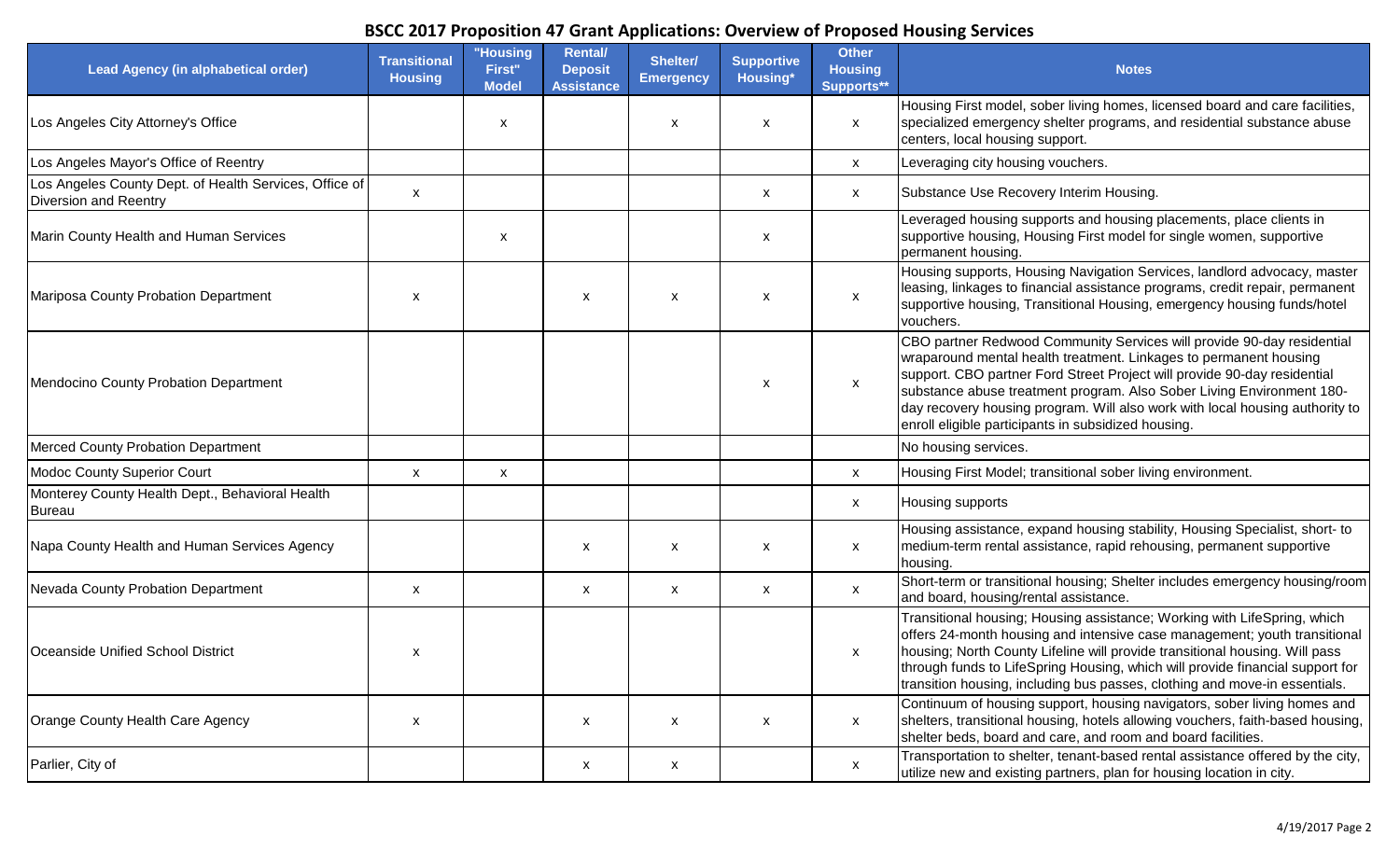| Lead Agency (in alphabetical order)                                                        | <b>Transitional</b><br><b>Housing</b> | "Housing<br>First"<br>Model | <b>Rental/</b><br><b>Deposit</b><br><b>Assistance</b> | Shelter/<br><b>Emergency</b> | <b>Supportive</b><br>Housing* | <b>Other</b><br><b>Housing</b><br>Supports** | <b>Notes</b>                                                                                                                                                                                                                                                                                                                                                                                             |
|--------------------------------------------------------------------------------------------|---------------------------------------|-----------------------------|-------------------------------------------------------|------------------------------|-------------------------------|----------------------------------------------|----------------------------------------------------------------------------------------------------------------------------------------------------------------------------------------------------------------------------------------------------------------------------------------------------------------------------------------------------------------------------------------------------------|
| Pasadena City Police Department                                                            |                                       |                             | X                                                     |                              |                               | $\boldsymbol{\mathsf{x}}$                    | Housing navigation services and rental/utilities assistance to approximately<br>20 constituents.                                                                                                                                                                                                                                                                                                         |
| Placer County Health and Human Services                                                    |                                       |                             |                                                       |                              |                               |                                              | No housing services.                                                                                                                                                                                                                                                                                                                                                                                     |
| Plumas County District Attorney                                                            | $\boldsymbol{\mathsf{x}}$             |                             | $\boldsymbol{\mathsf{X}}$                             | X                            | X                             | $\mathsf{x}$                                 | Transitional and permanent housing, housing support, emergency motel<br>sheltering, sober living home, rapid re-housing, rent and move-in assistance.                                                                                                                                                                                                                                                    |
| Rialto, City of                                                                            |                                       |                             |                                                       |                              |                               | $\mathsf{x}$                                 | Housing stabilization assistance.                                                                                                                                                                                                                                                                                                                                                                        |
| Riverside University Health System-Behavioral Health<br>(Riverside County)                 | $\boldsymbol{\mathsf{x}}$             | X                           | $\boldsymbol{\mathsf{x}}$                             | X                            | $\boldsymbol{\mathsf{x}}$     | $\boldsymbol{\mathsf{x}}$                    | Continuum of Care Coordinated entry housing tool, Housing First,<br>emergency housing/shelter and bridge housing, permanent supportive<br>housing units, low-demand permanent supportive housing programs,<br>housing resource specialists, one-time deposit and rental assistance, rapid<br>re-housing program, Housing First model, move-in costs.                                                     |
| Sacramento County, Department of Health & Human<br>Services, Division of Behavioral Health | $\boldsymbol{\mathsf{x}}$             |                             | X                                                     | X                            | $\boldsymbol{\mathsf{x}}$     | $\boldsymbol{\mathsf{x}}$                    | Housing supports, rapid re-housing, permanent supportive housing,<br>Housing Choice Vouchers, transitional housing, rental subsidies, emergency<br>shelters.                                                                                                                                                                                                                                             |
| San Benito County Health and Human Services                                                | $\boldsymbol{\mathsf{x}}$             | X                           | $\boldsymbol{\mathsf{x}}$                             | x                            | $\boldsymbol{\mathsf{x}}$     | $\mathsf{x}$                                 | Housing supports, housing navigation services, Housing First Model, rental<br>assistance and rapid-rehousing services, transitional housing, hotel<br>vouchers.                                                                                                                                                                                                                                          |
| San Bernardino County Department of Public Health                                          |                                       | X                           | X                                                     |                              | X                             | $\mathsf{x}$                                 | Housing First, Permanent Supportive Housing, etc., rental assistance and/or<br>deposits.                                                                                                                                                                                                                                                                                                                 |
| San Diego County                                                                           | X                                     |                             | X                                                     |                              | X                             | X                                            | Transitional housing services to approximately 70 participants annually,<br>rapid rehousing services for 60 participants, move-in and rental assistance,<br>housing retention, housing navigation.                                                                                                                                                                                                       |
| San Francisco Department of Public Health                                                  |                                       |                             |                                                       |                              |                               |                                              | No housing services.                                                                                                                                                                                                                                                                                                                                                                                     |
| San Joaquin County Behavioral Health Services                                              | $\boldsymbol{\mathsf{x}}$             | X                           | X                                                     | X                            | X                             | X                                            | Housing assistance, Housing First approach, supportive housing units, rapid<br>re-housing approach, financial assistance in the form of security deposits;<br>utility payments; moving-cost assistance and up to 18 months of rental<br>assistance.                                                                                                                                                      |
| San Luis Obispo County Behavioral Health Department                                        |                                       |                             | $\boldsymbol{\mathsf{x}}$                             |                              | X                             | X                                            | Recovery housing providing rental assistance, case management.                                                                                                                                                                                                                                                                                                                                           |
| San Mateo County                                                                           |                                       |                             | X                                                     |                              |                               |                                              | Will create a housing model uniquely constructed to address the multiple<br>needs of the population; Partner with Telecare to expand its housing<br>capacity to provide housing.                                                                                                                                                                                                                         |
| Santa Ana Unified School District                                                          |                                       |                             | $\pmb{\times}$                                        |                              |                               | X                                            | Housing assistance; Housing referrals via Project Kinship                                                                                                                                                                                                                                                                                                                                                |
| Santa Barbara County Department of Behavioral<br>Wellness                                  | X                                     |                             | X                                                     |                              | $\boldsymbol{\mathsf{x}}$     | X                                            | Housing support; Transitional housing, participants will receive up to 12<br>months of rental assistance; Will use other housing options, such as<br>Alameda House and Cottage Grove, which both provide 6 bed residential<br>living; Crisis Residential Program, which houses up to 60 days.<br>Will work with Housing Authority to have rental assistance vouches for<br>permanent supportive housing. |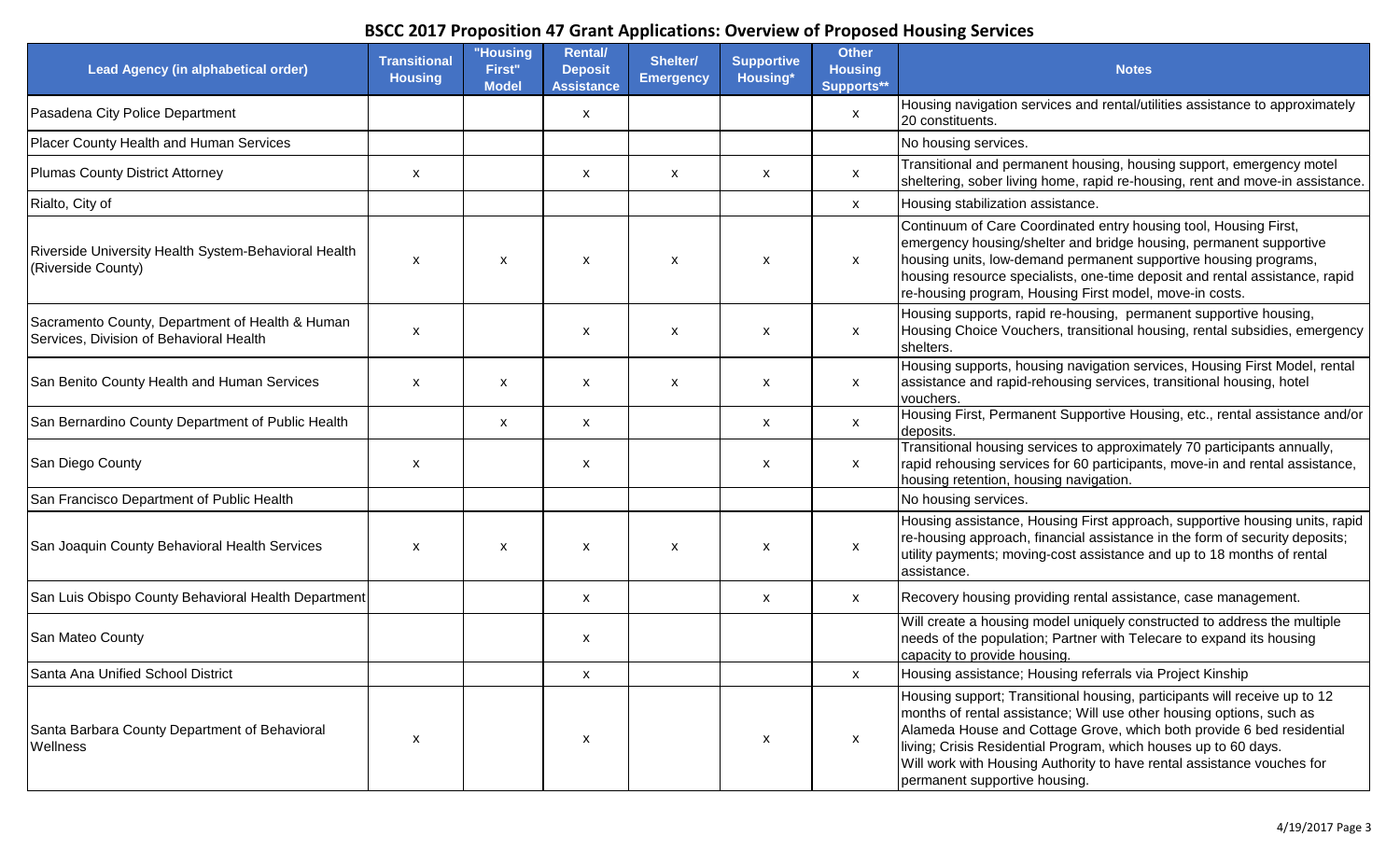| Lead Agency (in alphabetical order)           | <b>Transitional</b><br><b>Housing</b> | "Housing<br>First"<br><b>Model</b> | <b>Rental/</b><br><b>Deposit</b><br><b>Assistance</b> | Shelter/<br><b>Emergency</b> | <b>Supportive</b><br>Housing* | <b>Other</b><br><b>Housing</b><br>Supports** | <b>Notes</b>                                                                                                                                                                                                                                                                                                                                                                                                                                                                                                                                                                      |
|-----------------------------------------------|---------------------------------------|------------------------------------|-------------------------------------------------------|------------------------------|-------------------------------|----------------------------------------------|-----------------------------------------------------------------------------------------------------------------------------------------------------------------------------------------------------------------------------------------------------------------------------------------------------------------------------------------------------------------------------------------------------------------------------------------------------------------------------------------------------------------------------------------------------------------------------------|
| Santa Clara County Office of Reentry Services |                                       | $\boldsymbol{\mathsf{x}}$          |                                                       |                              |                               |                                              | Track B focuses on a Housing First model, assisting clients in need of<br>substance use treatment recovery services who may or may not qualify for<br>medical services with supportive housing which includes recovery and case<br>managed wrap around services.<br>Santa Clara County will provide 80 more slots per year for substance use<br>disorder services and co-occurring treatment that includes supportive<br>transitional housing for homeless individuals; SCC Office of Supportive<br>Housing adopted Housing First philosophy.                                     |
| Santa Cruz County Sheriff's Office            | $\boldsymbol{\mathsf{x}}$             | X                                  |                                                       |                              | $\boldsymbol{\mathsf{x}}$     | $\mathsf{x}$                                 | Supplemental services will include an emphasis on housing support. Will<br>find a dedicated housing navigator; Temporary and transitional housing<br>assistance; Service delivery approach will use Housing First/Coordinated<br>Entry System.                                                                                                                                                                                                                                                                                                                                    |
| Santa Cruz County Superior Court              |                                       |                                    |                                                       | X                            |                               | $\mathsf{x}$                                 | Aim to expand capacity to provide additional housing services. Partner with<br>the Homeless Service Center, which receives HUD funding, to secure<br>shelter beds; Access to Housing Navigator.                                                                                                                                                                                                                                                                                                                                                                                   |
| Shasta County Probation Department            | $\boldsymbol{\mathsf{x}}$             |                                    |                                                       |                              | $\boldsymbol{\mathsf{x}}$     | $\mathsf{x}$                                 | Transitional housing and sober living beds via CBO. Will implement a multi-<br>phase model of case management that will provide assistance in obtaining<br>and retaining housing and offer a loan program for rent subsidies and<br>housing related expenses. Housing program will provide individual<br>assessments and training sessions. Will partner with city and county housing<br>programs.                                                                                                                                                                                |
| Solano County Health & Social Services        | $\boldsymbol{\mathsf{x}}$             | X                                  |                                                       |                              | $\mathsf{x}$                  | $\mathsf{x}$                                 | Transitional housing and sober living environments. Additional housing<br>support will be leveraged via Housing First Solano, the regional Housing<br>Community of Care organization, using a Housing First approach and have a<br>Rapid Rehousing program. Hope to create additional housing options, such<br>as permanent supportive housing and bridge housing. Hope to engage<br>partners to dedicate owned properties for renovating, furnishing, and<br>establishing a Detox/Residential care facility, transitional Housing, and a<br>minimum of three Sober Living Homes. |
| Sonoma County Department of Probation         | $\boldsymbol{\mathsf{x}}$             |                                    |                                                       |                              | $\boldsymbol{\mathsf{x}}$     | $\boldsymbol{\mathsf{x}}$                    | "Supportive housing;" Probation department will leverage funds for<br>transitional housing. Plan to engage local CBOs to provide supplemental<br>housing-related services, including transitional housing for those mental<br>health/substance abuse disorders.                                                                                                                                                                                                                                                                                                                   |
| Stanislaus County Sheriff's Department        |                                       |                                    |                                                       |                              | $\pmb{\mathsf{X}}$            | $\boldsymbol{\mathsf{x}}$                    | Via CCP funded agencies, leveraging Nirvana Drug and Alcohol Treatment<br>Institute, which provides residential services or sober living housing, drug<br>and alcohol outpatient services "housing support" via CBO, which will<br>provide clean and sober living.                                                                                                                                                                                                                                                                                                                |